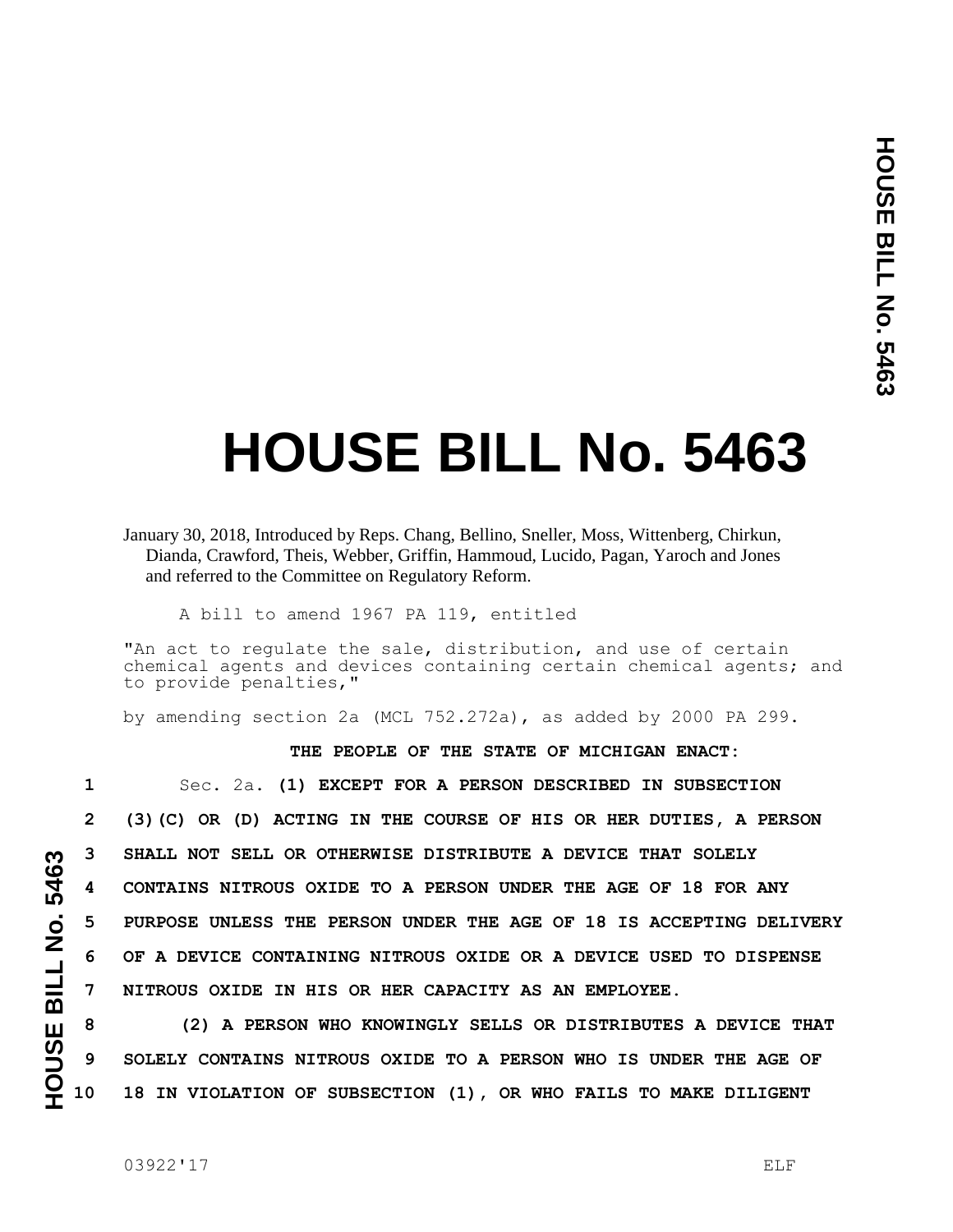**INQUIRY AS TO WHETHER THE PERSON IS A MINOR, IS LIABLE FOR A CIVIL FINE AND MAY BE ORDERED TO PAY NOT MORE THAN \$500.00.**

 **(3)** (1) A person shall not sell or otherwise distribute to another person any device that contains any quantity of nitrous oxide or sell or otherwise distribute a device to dispense nitrous oxide for the purpose of causing a condition of intoxication, euphoria, excitement, exhilaration, stupefaction, or dulling of the senses or nervous system. This subsection does not apply to nitrous oxide that has been denatured or otherwise rendered unfit for human consumption or to any of the following:

 (a) A person licensed under the food processing act of 1977, 1978 PA 328, MCL 289.801 to 289.810, or chapter VII of the food law**,** of 2000, 2000 PA 92, MCL 289.7101 to 289.7137, who sells or otherwise distributes the device as a grocery product.

 (b) A person engaged in the business of selling or distributing catering supplies only or food processing equipment only, or selling or distributing compressed gases for industrial or medical use who sells or otherwise distributes the device in the course of that business.

 (c) A pharmacist, pharmacist intern, or pharmacy as defined in section 17707 of the public health code, 1978 PA 368, MCL 333.17707, who dispenses the device in the course of his or her duties as a pharmacist or pharmacist intern or as a pharmacy.

(d) A health care professional.

**25 (4)**  $\left(\frac{2}{2}\right)$  A person who violates subsection  $\left(\frac{1}{2}\right)$  **(3)** is quilty of a crime as follows:

(a) Except as provided in subdivisions (b) and (c), the person

## 03922'17 ELF